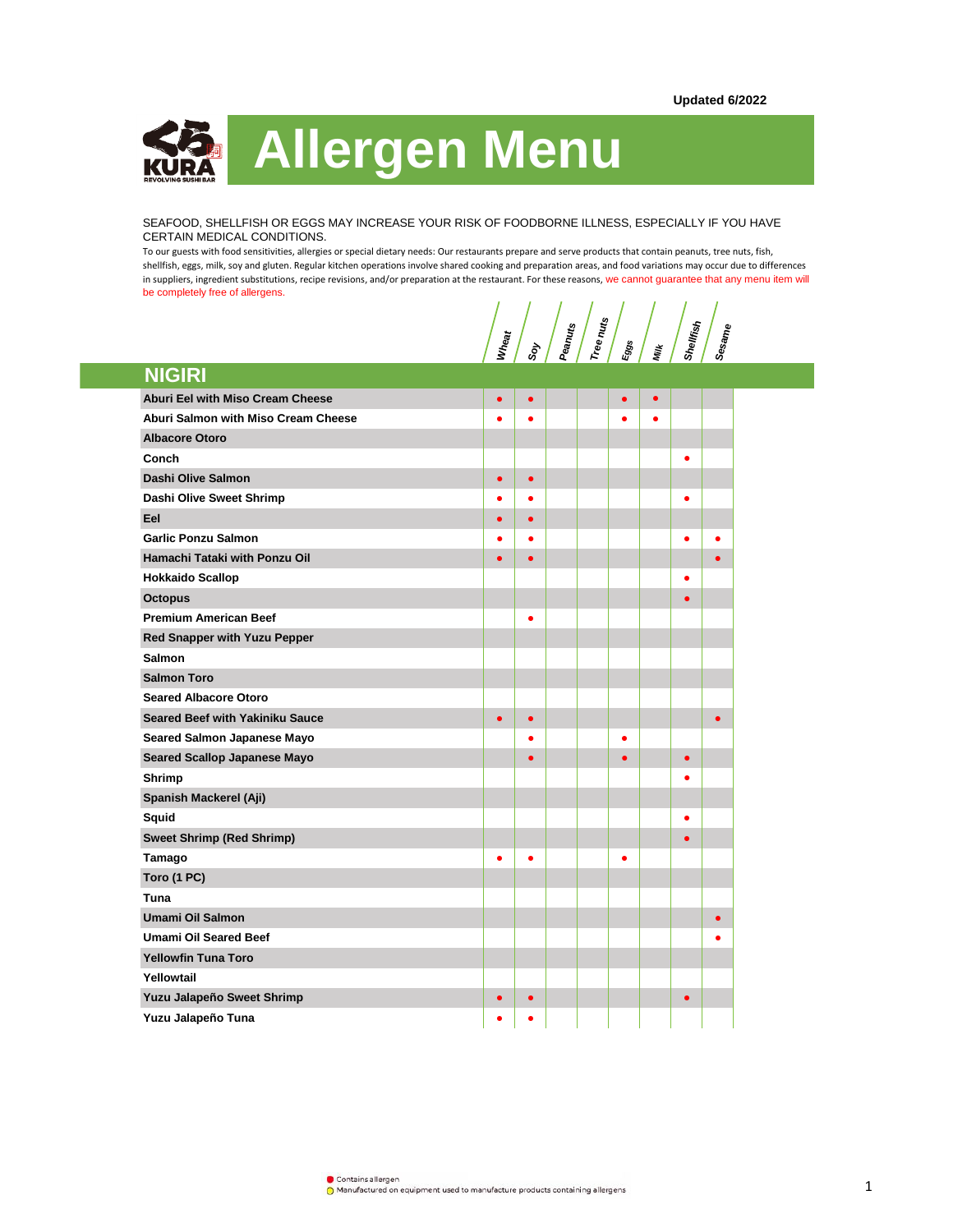**Wheat**<br> **Shellfish Indiana**<br> **Shellfish Shellfish** 

| <b>ROLLS</b>                             |           |           |  |           |           |           |           |
|------------------------------------------|-----------|-----------|--|-----------|-----------|-----------|-----------|
| <b>Caterpillar Roll</b>                  | $\bullet$ |           |  |           |           |           | $\bullet$ |
| <b>Golden Crunchy Roll</b>               |           | ٠         |  | $\bullet$ |           | $\bullet$ |           |
| <b>Ikura Norimaki</b>                    |           |           |  |           |           |           |           |
| Kappa Maki                               |           |           |  |           |           |           |           |
| <b>Kura Roll</b>                         |           | $\bullet$ |  | ō         |           | $\bullet$ | $\bullet$ |
| Philadelphia Roll                        |           | ٠         |  | ٠         | $\bullet$ |           |           |
| <b>Rainbow Roll</b>                      | ٠         | $\bullet$ |  |           |           | $\bullet$ | $\bullet$ |
| <b>Real Crab California Roll</b>         |           |           |  |           |           |           | $\bullet$ |
| <b>Red Dragon Roll</b>                   |           | ٠         |  |           |           | ٠         | $\bullet$ |
| <b>Salmon Golden Crunchy Roll</b>        |           | $\bullet$ |  | ●         |           |           | $\bullet$ |
| <b>Salmon Skin Roll</b>                  |           | $\bullet$ |  |           |           |           | $\bullet$ |
| <b>Shrimp Avocado Roll</b>               | $\bullet$ | $\bullet$ |  | $\bullet$ |           | $\bullet$ | $\bullet$ |
| Spicy Crunchy Taco (1 PC)                | $\bullet$ | $\bullet$ |  | $\bullet$ |           | $\bullet$ | $\bullet$ |
| Spicy Garlic Popcorn Shrimp Roll         | $\bullet$ | $\bullet$ |  | $\bullet$ |           | $\bullet$ | $\bullet$ |
| Spicy Garlic Tempura Philadelphia Roll   | $\bullet$ | $\bullet$ |  | $\bullet$ | $\bullet$ | $\bullet$ | $\bullet$ |
| <b>Spicy Popcorn Shrimp Roll</b>         | $\bullet$ | $\bullet$ |  | ٠         |           | $\bullet$ | $\bullet$ |
| <b>Spicy Tuna Roll</b>                   | $\bullet$ | $\bullet$ |  | $\bullet$ |           |           | $\bullet$ |
| <b>Tekka Maki</b>                        |           |           |  |           |           |           |           |
| Tempura Philadelphia Roll                | $\bullet$ | $\bullet$ |  |           | $\bullet$ |           | $\bullet$ |
| <b>Texan Roll</b>                        |           | ۵         |  | $\bullet$ |           |           |           |
| <b>Tiger Roll</b>                        |           | ۰         |  |           |           | $\bullet$ | $\bullet$ |
| <b>HAND ROLLS (SEAWEED)</b>              |           |           |  |           |           |           |           |
| Avocado Hand Roll (Seaweed)              |           |           |  |           |           |           |           |
| <b>Crunchy Hand Roll (Seaweed)</b>       | $\bullet$ | $\bullet$ |  | $\bullet$ |           | $\bullet$ | $\bullet$ |
| <b>Cucumber Hand Roll (Seaweed)</b>      |           |           |  |           |           |           | $\bullet$ |
| Eel Hand Roll (Seaweed)                  | $\bullet$ | $\bullet$ |  |           |           |           | $\bullet$ |
| <b>Negitoro Hand Roll (Seaweed)</b>      |           | $\bullet$ |  |           |           |           | $\bullet$ |
| Real Crab California Hand Roll (Seaweed) | $\bullet$ | $\bullet$ |  | $\bullet$ |           | $\bullet$ | $\bullet$ |
| Salmon Skin Hand Roll (Seaweed)          |           | $\bullet$ |  |           |           |           | ٠         |
| Spicy Salmon Crunchy Hand Roll (Seaweed) | $\bullet$ | $\bullet$ |  | $\bullet$ |           |           | $\bullet$ |
| Spicy Salmon Hand Roll (Seaweed)         |           |           |  |           |           |           |           |
| <b>Spicy Scallop Hand Roll (Seaweed)</b> | $\bullet$ | $\bullet$ |  | ٠         |           | $\bullet$ | $\bullet$ |
| Spicy Tuna Crunchy Hand Roll (Seaweed)   | $\bullet$ | $\bullet$ |  | ٠         |           |           | $\bullet$ |
| <b>Spicy Tuna Hand Roll (Seaweed)</b>    | $\bullet$ | $\bullet$ |  |           |           |           | $\bullet$ |
| Spicy Yellowtail Hand Roll (Seaweed)     | $\bullet$ | $\bullet$ |  |           |           |           | $\bullet$ |
| <b>Spider Hand Roll (Seaweed)</b>        | $\bullet$ |           |  |           |           | ٠         | $\bullet$ |
| <b>Vegetable Hand Roll (Seaweed)</b>     | ٠         | ٠         |  |           |           |           | ٠         |

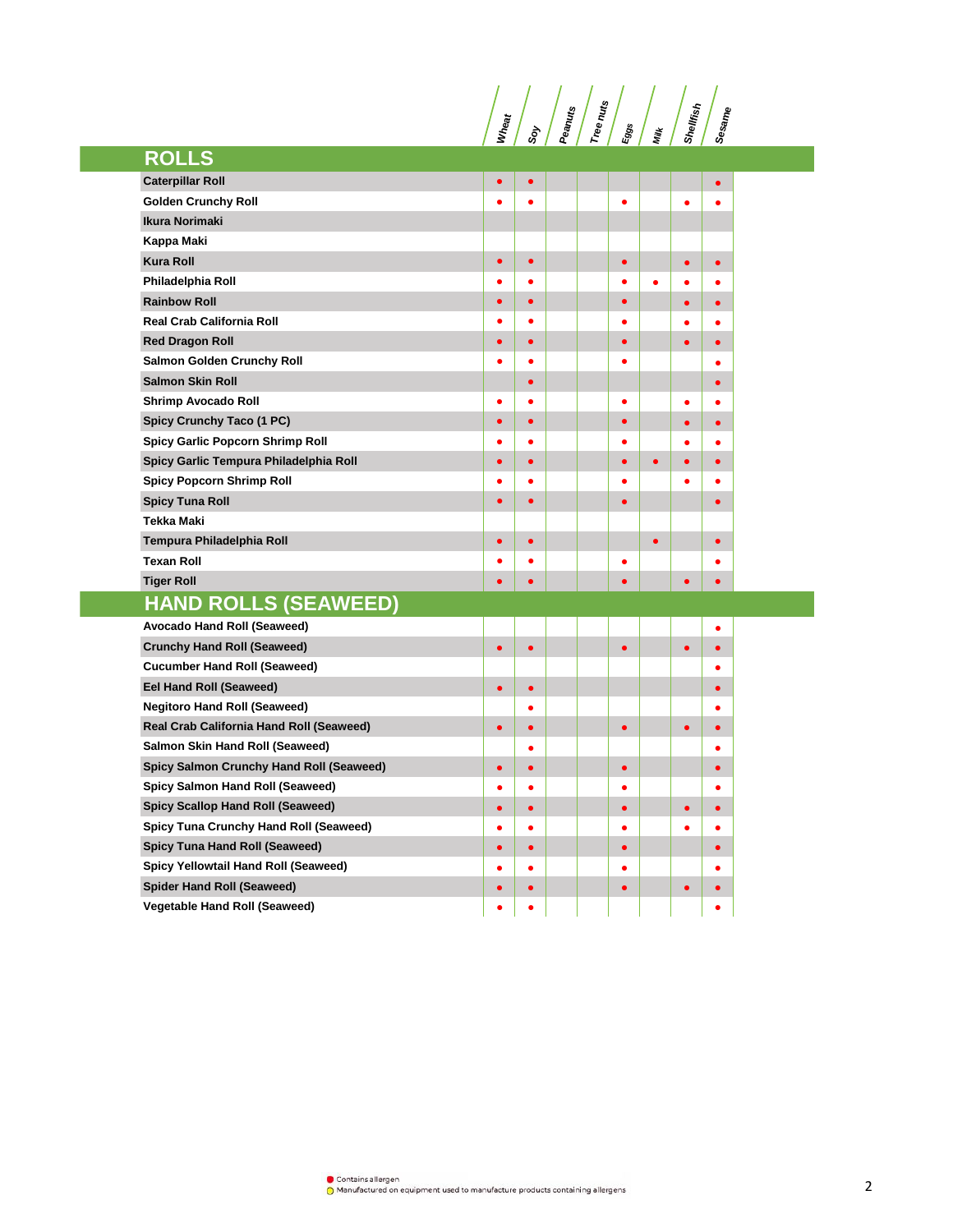**Wheat**<br> **Shellfish Indiana**<br> **Shellfish Shellfish** 

|                                            |           |           | $\sim$ $\prime$ | ш         | <u>=</u> | ן ני      |           |
|--------------------------------------------|-----------|-----------|-----------------|-----------|----------|-----------|-----------|
| <b>HAND ROLLS (SOY PAPER)</b>              |           |           |                 |           |          |           |           |
| Avocado Hand Roll (Soy Paper)              |           | $\bullet$ |                 |           |          |           | $\bullet$ |
| <b>Crunchy Hand Roll (Soy Paper)</b>       |           | $\bullet$ |                 |           |          |           | $\bullet$ |
| <b>Cucumber Hand Roll (Soy Paper)</b>      |           | $\bullet$ |                 |           |          |           | $\bullet$ |
| Eel Hand Roll (Soy Paper)                  |           | $\bullet$ |                 |           |          |           | ٠         |
| <b>Negitoro Hand Roll (Soy Paper)</b>      |           | $\bullet$ |                 |           |          |           | $\bullet$ |
| Real Crab California Hand Roll (Soy Paper) |           | ٠         |                 | ٠         |          | c         |           |
| Salmon Skin Hand Roll (Soy Paper)          |           | ٠         |                 |           |          |           |           |
| Spicy Salmon Crunchy Hand Roll (Soy Paper) | ٠         | ٠         |                 | ٠         |          |           | ٠         |
| Spicy Salmon Hand Roll (Soy Paper)         | $\bullet$ | $\bullet$ |                 | $\bullet$ |          |           | $\bullet$ |
| Spicy Scallop Hand Roll (Soy Paper)        | ٠         | $\bullet$ |                 | ٠         |          | ٠         | $\bullet$ |
| Spicy Tuna Crunchy Hand Roll (Soy Paper)   | $\bullet$ | $\bullet$ |                 | $\bullet$ |          | $\bullet$ | $\bullet$ |
| Spicy Tuna Hand Roll (Soy Paper)           |           | ٠         |                 | ٠         |          |           | ٠         |
| Spicy Yellowtail Hand Roll (Soy Paper)     |           | $\bullet$ |                 | ٠         |          |           | $\bullet$ |
| Spider Hand Roll (Soy Paper)               |           | O         |                 |           |          |           |           |
| Vegetable Hand Roll (Soy Paper)            |           | $\bullet$ |                 |           |          |           | $\bullet$ |
| <b>GUNKAN</b>                              |           |           |                 |           |          |           |           |
| Ikura (Salmon Roe)                         |           |           |                 |           |          |           |           |
| <b>Inari</b>                               | $\bullet$ | $\bullet$ |                 |           |          |           |           |
| Kazunoko (Herring Roe)                     |           | $\bullet$ |                 |           |          |           |           |
| <b>Negitoro</b>                            |           | $\bullet$ |                 |           |          |           |           |
| <b>Premium American Beef</b>               | ٠         | $\bullet$ |                 |           |          |           |           |
| <b>Real Crab Meat</b>                      |           |           |                 |           |          | $\bullet$ |           |
| <b>Salmon Yukhoe</b>                       |           | O         |                 |           |          |           |           |
| <b>Sea Urchin</b>                          |           |           |                 |           |          |           |           |
| <b>Tuna Yukhoe</b>                         |           | ٠         |                 | ٠         |          |           | ٠         |
| <b>SIDES</b>                               |           |           |                 |           |          |           |           |
| <b>Chicken Gyoza Dumpling</b>              |           | $\bullet$ |                 |           |          |           | $\bullet$ |
| <b>Crispy Chicken</b>                      |           | $\bullet$ |                 | ٠         |          |           |           |
| <b>Crispy Rice with Crab Mayo</b>          |           | $\bullet$ |                 | $\bullet$ |          | $\bullet$ |           |
| <b>Crispy Rice with Spicy Salmon</b>       |           | ٠         |                 | ٠         |          |           |           |
| <b>Crispy Rice with Spicy Tuna</b>         |           | $\bullet$ |                 | $\bullet$ |          |           |           |
| <b>Crispy Squid</b>                        |           | ٠         |                 |           |          |           |           |
| <b>Edamame</b>                             |           | ٠         |                 |           |          |           |           |
| <b>Fried Takoyaki</b>                      | ٠         | $\bullet$ |                 | ٠         |          | ٠         |           |
| <b>Garlic Ponzu Sashimi</b>                |           | $\bullet$ |                 |           |          | ٠         | $\bullet$ |
| Harajuku Summer Salad                      |           | ٠         |                 |           |          |           |           |
| <b>Kura Crispy Fries</b>                   | $\bullet$ | $\bullet$ |                 |           |          |           |           |
| <b>Shishito Salmon Skin</b>                |           | $\bullet$ |                 |           |          |           |           |
| <b>Shrimp Tempura</b>                      | $\bullet$ | $\bullet$ |                 |           |          | $\bullet$ |           |
| Softshell Crab Tempura                     |           | $\bullet$ |                 |           |          |           |           |
| <b>Yellowtail Cheek</b>                    |           | $\bullet$ |                 |           |          |           |           |